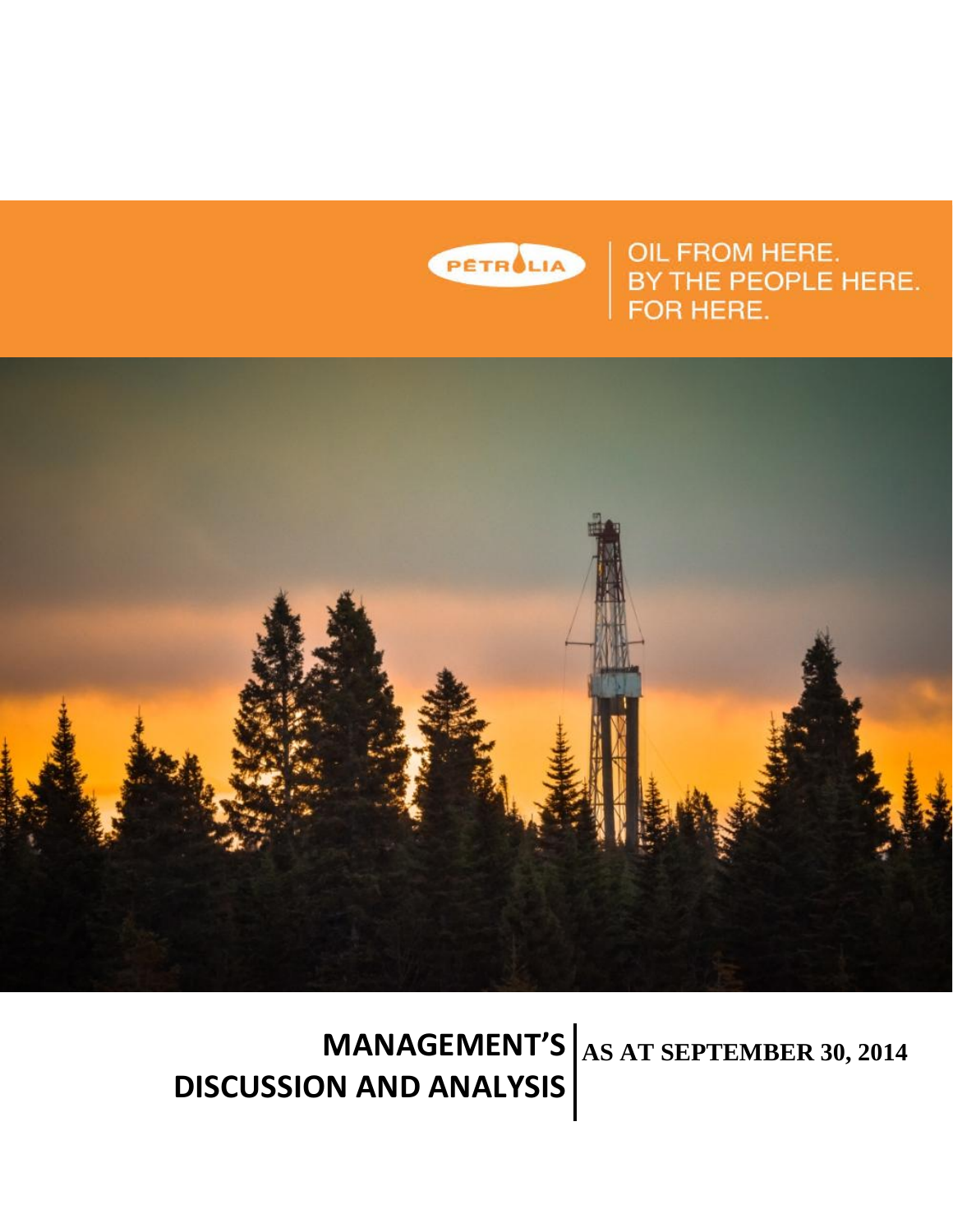# **MANAGEMENT'S DISCUSSION AND ANALYSIS**

### **FOR THE PERIOD ENDED SEPTEMBER 30, 2014**

This management's discussion and analysis ("MD&A") covers the period from July 1, 2014 to September 30, 2014

This MD&A was approved by the Board of Directors on November 26, 2014.

This MD&A presents the view of management on current Company activities and is accompanied by the financial results as at September 30, 2014. It may also provide information on significant events that occurred after September 30, 2014, and provides an overview of the activities planned for the months ahead.

In this MD&A, the reporting currency is the Canadian dollar (C\$) and all amounts presented in this MD&A are in Canadian dollars.

#### **1. DATE**

The effective date of this MD&A for the quarter ended September 30, 2014 is November 26, 2014.

#### **2. HIGHLIGHTS**

- $\triangleright$  Given the change in government and adoption of a new regulatory framework, work on the Anticosti project, originally scheduled for May 2014, began in July 2014. Since July 2014, 15 survey sites have been prepared on Anticosti Island and five stratigraphic surveys have been completed. Results obtained to date are positive. Following a decision of the Board of Directors of Anticosti Hydrocarbons L.P., in which Pétrolia has a 21.67% interest and of which Pétrolia Anticosti is the operator, work was suspended for the winter. Most of the equipment will remain on the island until the scheduled program and operations resume in spring 2015.
- Closing of a \$2.5 million private placement (September 4, 2014 press release).
- $\triangleright$  The ministère du Développement durable, de l'Environnement et de la Lutte contre les changements climatiques ("MDDELCC") has adopted the *Regulation respecting water withdrawals and water protection* ("RRWWWP"), invalidating the regulation passed by the Town of Gaspé (July 23, 2014 press release).
- $\triangleright$  Following the adoption of a regulatory framework regarding stratigraphic surveys on Anticosti Island, the CQDE discontinued its claim. This enabled Pétrolia to start the work scheduled in the Pétrolia Anticosti program (July 23, 2014 press release).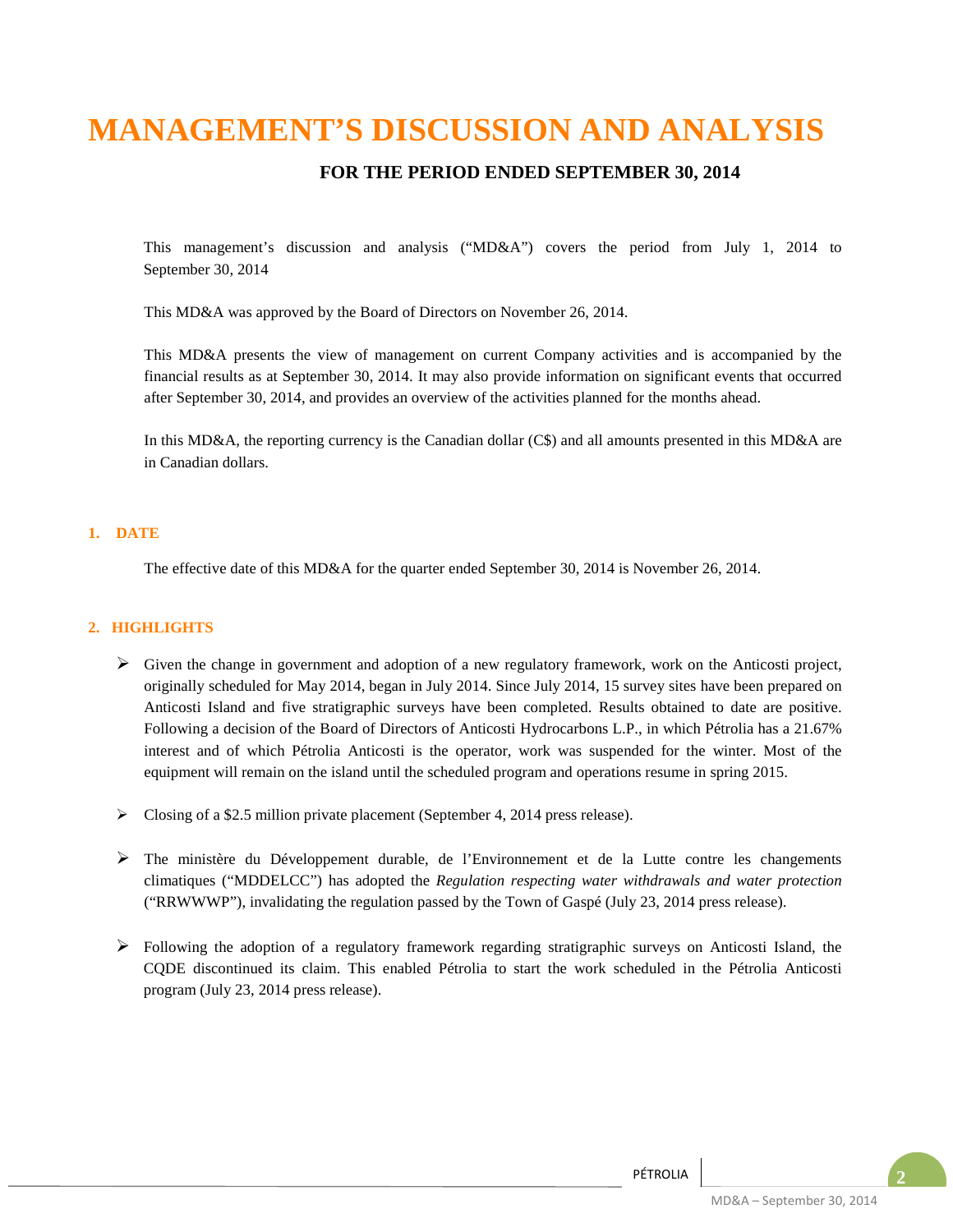On November 19, 2014, Pétrolia entered into a partnership agreement aimed at creating an LNG supply chain for the Côte-Nord region. Provided it obtains the requisite government approvals, TUGLIQ Énergie undertakes to distribute gas produced by Pétrolia using its Bourque licences in Gaspésie. The gaz will be delivered to the Côte-Nord via a seaway-based system. This 15-year agreement allows Pétrolia to develop the Bourque project in Gaspésie. The Gaspésie authorities are backing this project which is located midway between Murdochville and Grande-Vallée. The next stage in developing the resources in the Bourque property involves production tests and the drilling of a third well. TUQLIG will participate in the financing of future Bourque project operations.

On November 24, 2014, Pétrolia started drilling at Haldimand No. 4, located in the Gaspé region.

#### **3. COMPANY'S INCORPORATION AND MISSION**

Incorporated under Part 1A of the Québec *Companies Act* and governed by the provisions of the Québec *Business Corporations Act*, Pétrolia is an oil and gas exploration company. It has been listed on the TSX Venture Exchange since February 16, 2005, under the symbol PEA.

The Company's oil and gas properties are in the exploration stage and the Company's long-term profitability depends in part on the costs and success of the exploration programs and subsequent development. The Company has yet to determine whether its properties contain economically feasible reserves.

The Company is primarily engaged in exploration and development under oil and gas exploration licences. In pursuing its objectives, the Company is required to enter into partnership agreements specific to the oil and gas industry.

#### **4. FORWARD-LOOKING STATEMENTS**

Some of the statements made in this MD&A may constitute forward-looking statements. Such statements relate to future events or future economic results anticipated by Pétrolia and are therefore subject to known and unknown risks, uncertainties and other factors which may cause actual results, performance and achievements to differ from those expressed or implied by such statements. The difference from actual events or results could be material. Accordingly, a decision to invest in Pétrolia's shares should at no time be based on these forwardlooking statements. Pétrolia disclaims any intention or obligation to update these forward-looking statements.

#### **5. STRATEGIC OBJECTIVES AND PLANS**

The Company aims to discover marketable oil resources and put them into production as quickly as possible, with a view to ensuring profitability. The Company pursues this objective while ensuring its operations meet personal safety standards and factor in environmental and social impacts.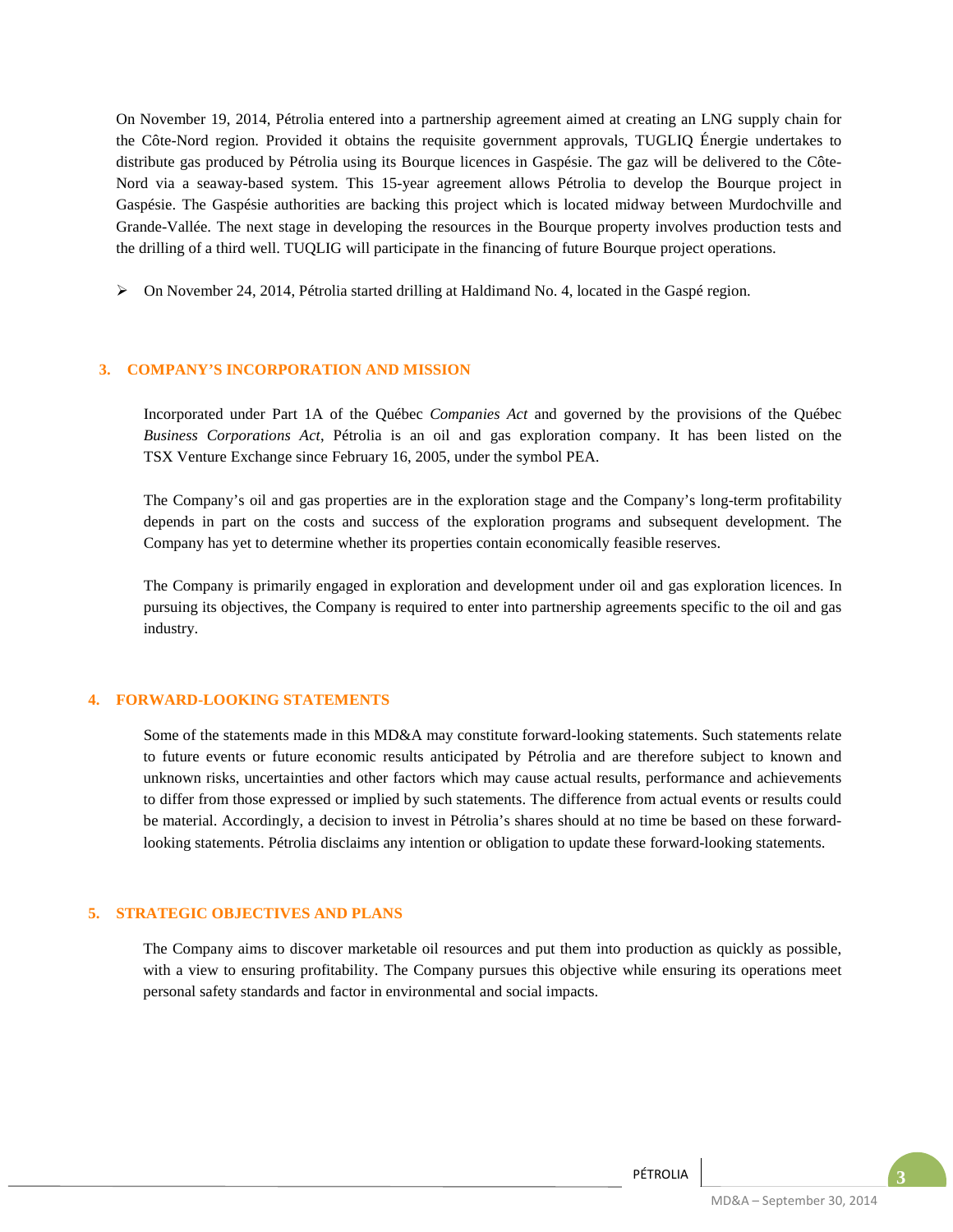Pétrolia achieves this objective by securing promising licences and associating with partners with the necessary technical and financial expertise. The Company drills wells on the basis of scientific expertise and employs leading drilling techniques in accordance with industry best practices. Occupational and community health and safety are key concerns for the Company in the planning and performance of exploration work. Special attention is also paid to local community and business relationships, as well as environmental protection.

Pétrolia is a responsible Québec oil company that strives to produce enough oil to meet a significant portion of Québec demand.

#### **6. TERRITORIES UNDER LICENCE AND PARTNERSHIPS**

Pétrolia holds licences for and interests in an area of  $16,475.85$  square kilometres ("km<sup>2</sup>"), amounting to nearly 23% of Québec's territory under licence. Located in Eastern Québec, these areas are largely known for their oil potential. Pétrolia's territories under licence also offer the potential of discovering natural gas possibly containing liquid natural gas.

As at September 30, 2014, there were three partnership agreements covering portions of the Company's territories under licence:

- A partnership agreement in respect of 38 exploration licences  $(6,195 \text{ km}^2)$  on Anticosti Island was entered into on March 31, 2014 between Ressources Québec (35%), Pétrolia Inc. (21.7%), Saint-Aubin E&P (Québec) inc. (21.7%) and Corridor Resources Inc. (21.7%). This limited partnership is named Anticosti Hydrocarbons L.P.
- On the Gaspé licences, Pétrolia and Québénergie each hold a 50% interest in each of the 13 licences, covering a total area of approximately  $2,500 \text{ km}^2$ .
- On the Baie-des-Chaleurs–Matapédia and Ristigouche licences, Pétrolia and Saint-Aubin Énergie S.A.S. (a subsidiary of Maurel & Prom and Maurel & Prom International) each hold a 50% interest in 13 licences that cover an area of over 1,800 km2 .
- The remaining licence blocks are wholly owned by Pétrolia, except for the Bourque project, in which it holds a 99% interest.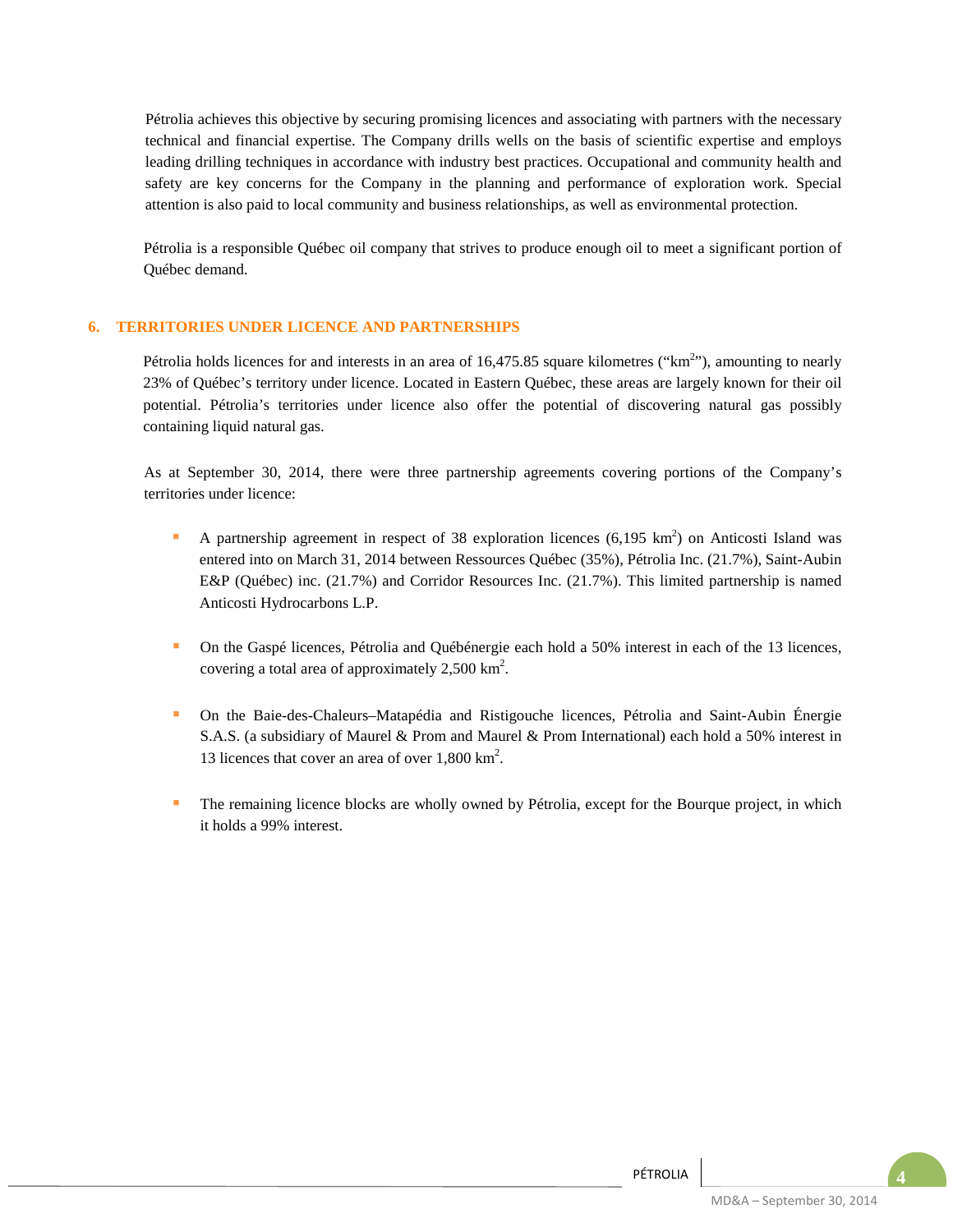

 $\triangleright$  The following map plots the locations of the licences held by Pétrolia and its partners.

#### **7. PROJECTS, WORK PROGRAMS AND OUTLOOK**

#### **7.1 Haldimand Project (Gaspé Block)**

- Discovered in 2006, Haldimand is a conventional deposit located in the York River Formation, which consists of naturally fractured sandstone. An independent assessment by Sproule Associates Limited in 2010 placed the best estimate of the oil-initially-in-place (P50) at 69.7 million barrels and the recoverable (contingent) portion of that volume at 7.7 million barrels.
- $\triangleright$  The next stage is the resumption of drilling on Haldimand No. 4 following the adoption of a provincial regulation on the distances from drilling wells and the discontinuation of the appeal procedure initiated by the Town of Gaspé against the decision that rendered ultra vires the municipal bylaw on distances from drilling wells. This will be a directional well, whose horizontal portion is expected to reach 2,000 metres. The horizontal drilling will be done at an optimal angle so as to cut across as many natural rock fractures as possible. With this exploratory well, the Company will strive to determine how far the reservoir extends to the northwest and thus increase the resources contained in the deposit. A positive outcome for Haldimand No. 4 would allow the partners to begin the process of obtaining a lease to produce petroleum so that the deposit can be put into production.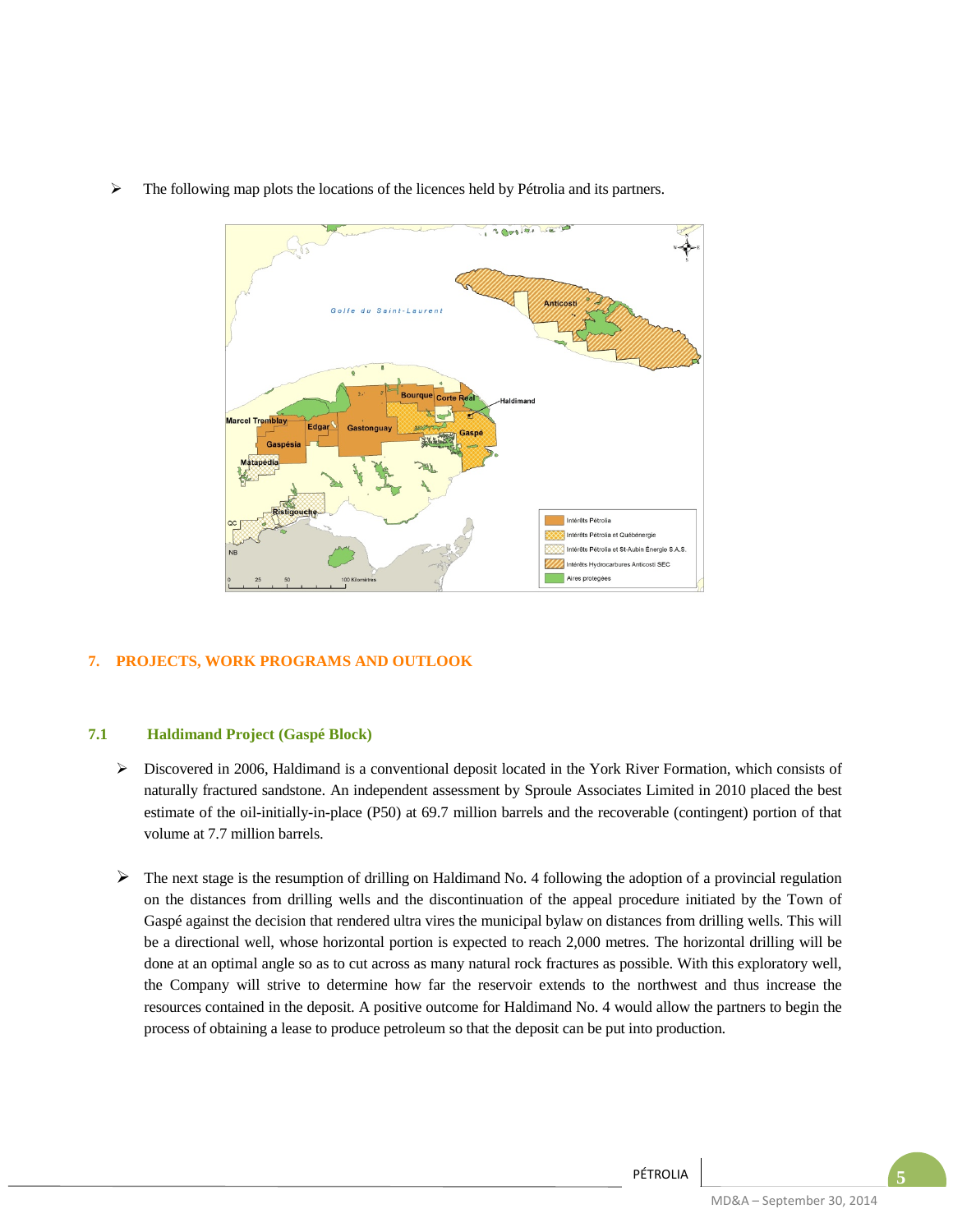**Legislative developments**

- $\triangleright$  After the Town of Gaspé adopted a municipal bylaw on December 22, 2012 imposing restrictions on drilling activities, drilling work was suspended by the Company. The rig has been idle onsite since work was suspended.
- $\triangleright$  In early 2014, the Superior Court of Québec heard the interlocutory motion filed by Pétrolia in May 2013 to invalidate the bylaw adopted by the Town of Gaspé. In a decision handed down on February 10, 2014, the Superior Court found in favour of Pétrolia and declared the municipal bylaw ultra vires. On March 6, 2014, the Town of Gaspé decided to appeal the Superior Court decision.
- $\triangleright$  In May 2014, the hydrogeological characterization on the Haldimand area conducted by the Institut national de la recherche scientifique – Centre Eau Terre Environnement (INRS-ETE) was released. This independent study assessed the environmental risk of groundwater quality degradation linked to oil and gas exploration and extraction. The study showed that Pétrolia's activities in Haldimand have had no impact on the quality of water samples in the area, and confirmed that the risk of drinking water contamination is low and can be mitigated by the use of standard measures (May 26, 2014 press release).
- On May 30, 2014, the government unveiled its action plan for Québec hydrocarbon development. The government announced the adoption of the RRWWWP on July 23, 2014. As the regulation requires a distance of 500 meters between a drilling site and a source of drinking water, the drilling of Haldimand No. 4 can go ahead.
- Subsequent to the adoption of the RRWWWP, the Company indicated it intended to resume drilling the Haldimand No. 4 well in November 2014. The RRWWWP effectively rendered the applicable municipal bylaws of the Town of Gaspé null and void.
- $\triangleright$  Pétrolia also hired a Head of Community Relations in Gaspésie to build ties with the community and strengthen Pétrolia's partnerships with the economic and social stakeholders in the region (September 3, 2014 press release).
- $\triangleright$  Pétrolia opened an information office in Gaspé.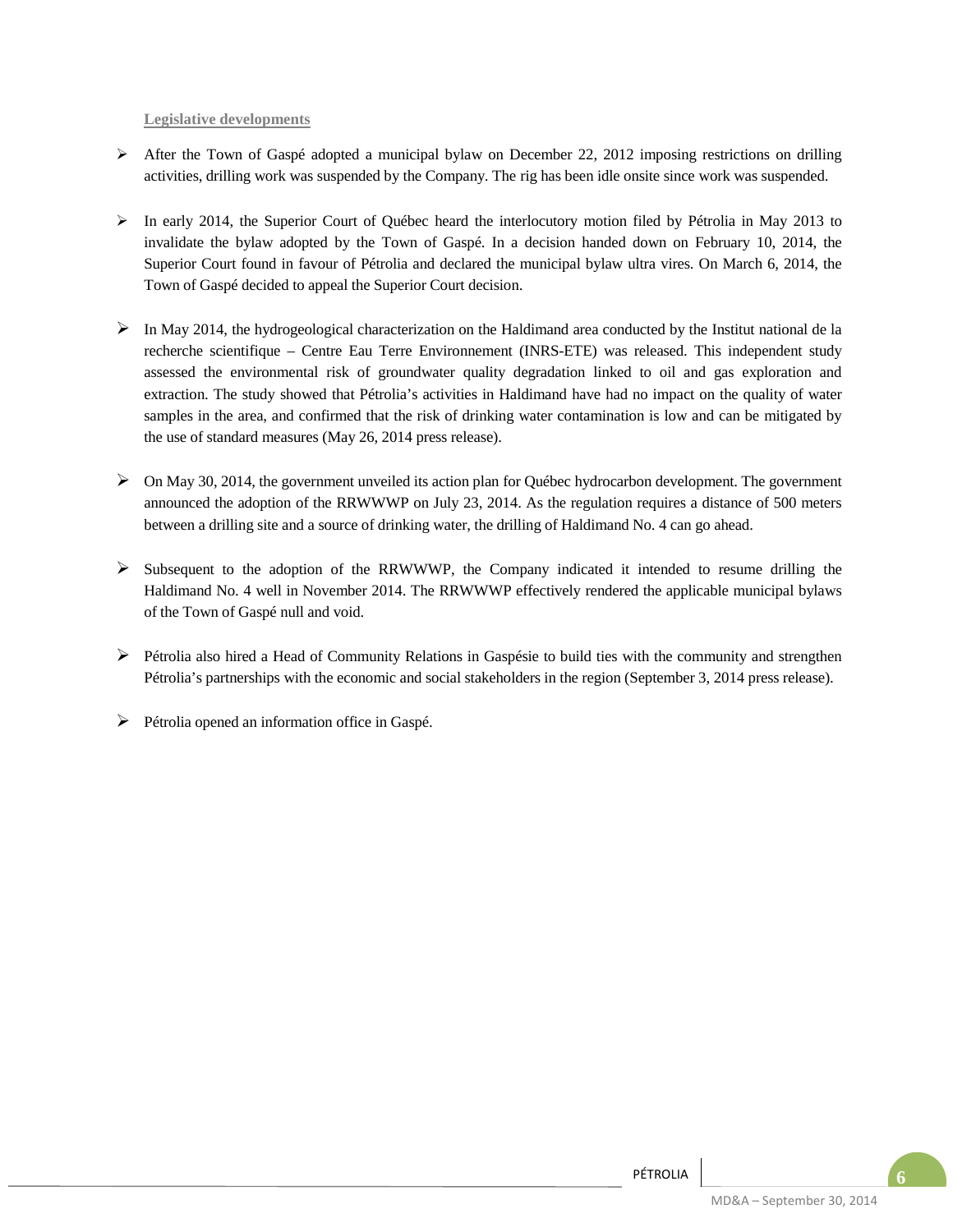#### **7.2 Anticosti Project**

- $\triangleright$  The main goal of the Anticosti project is to develop the hydrocarbon source rock contained in the Macasty Formation and determine whether this type of deposit can be developed economically. According to Sproule Associates Limited, the best estimate (P50) of the undiscovered total petroleum-initially-in-place volume amounted to 33.9 billion barrels. That estimate was based on the information available on June 1, 2011 for the 38 licences held by Anticosti Hydrocarbons L.P.
- $\triangleright$  An agreement was entered into on March 31, 2014 between Pétrolia and its partners and covers 38 licences on Anticosti Island:



- $\triangleright$  Anticosti Hydrocarbons L.P. is managed by a five-member Board of Directors comprising one member representing each of the partners and an independent director.
- Saint-Aubin E&P and Ressources Québec will assume the cost of the first two exploration program phases up to a maximum of \$100 million.



 Pétrolia Anticosti inc., a wholly owned subsidiary of Pétrolia, was appointed operator of limited partnership Anticosti Hydrocarbons L.P.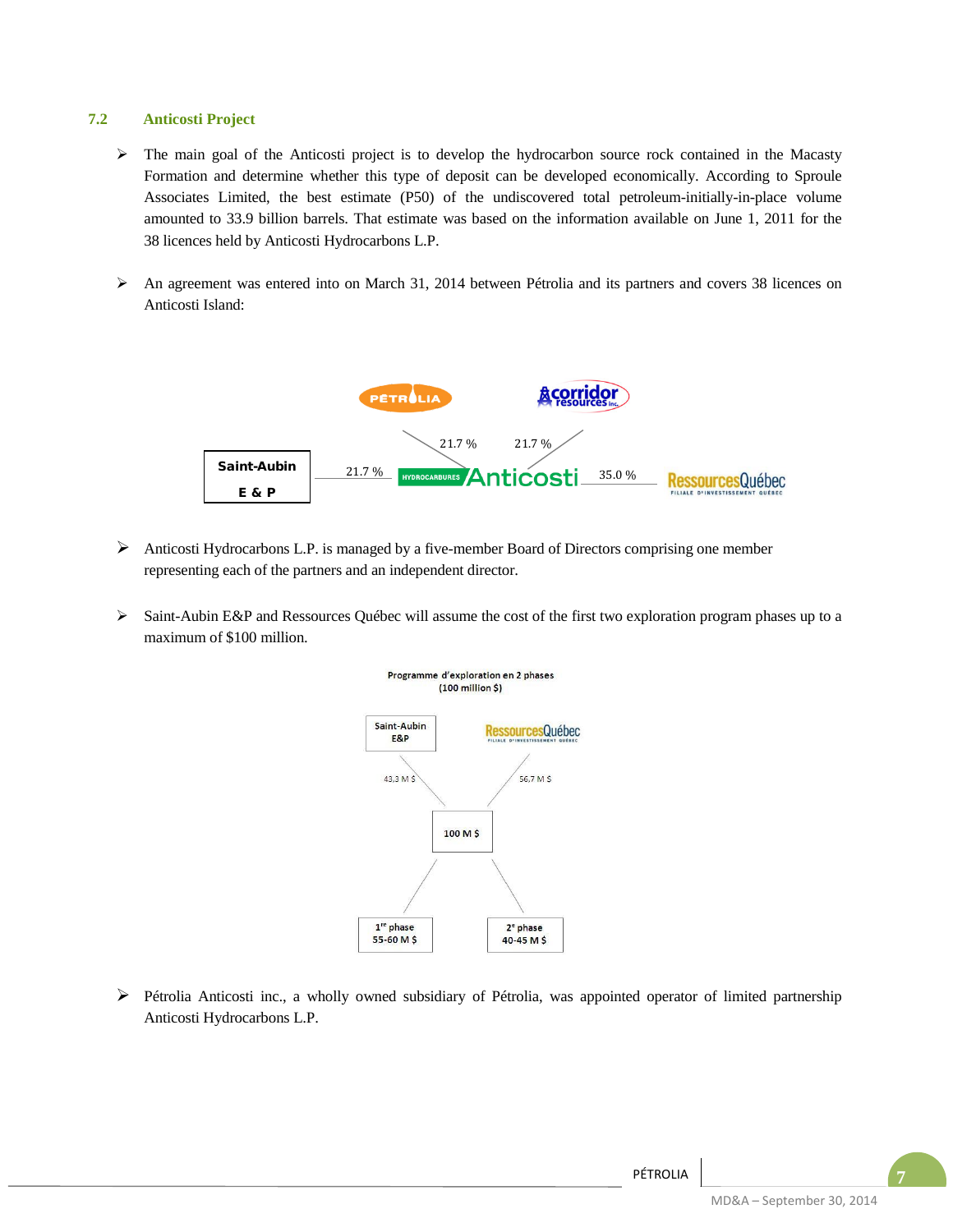#### **7.2.1 – Scheduled work**

#### $\triangleright$  First phase:

- Stratigraphic testing at 15-18 locations will take place using four mining drills equipped with oil drilling security devices;
- With these stratigraphic surveys, boring cores will be taken from the Macasty Formation and will be used, in particular, to identify the best locations for the oil wells to be drilled in 2015.

#### Thereafter:

- Drilling of three horizontal exploration wells with fracking;
- $\checkmark$  Costs for this initial phase are expected to total between \$55 million and \$60 million, of which 56.7% will be borne by Ressources Québec and 43.3% by Saint-Aubin E&P.

In the event of a positive outcome and a green light from Anticosti Hydrocarbons L.P.'s Board of Directors, a second phase will follow in 2016.

- $\triangleright$  Second phase:
	- $-2016+$ :
		- Horizontal oil wells will be drilled with fracking;
		- Costs for this second phase are currently being estimated. Under the current agreements, the first \$40 million–\$45 million will be borne by Ressources Québec (56.7%) and Saint-Aubin E&P (43.3%). Thereafter, costs will be assumed according to each limited partner's proportionate interest.

#### **7.2.2 – Assessment of the 2014 stratigraphic survey campaign**

- $\triangleright$  At the time work was suspended, five stratigraphic surveys had been completed. Furthermore, 15 survey sites have been prepared, which will expedite the resumption of work in spring 2015 on the remaining surveys.
- $\triangleright$  The five completed surveys confirmed the existence of the Macasty Formation. The Chicotte site revealed a Macasty Formation with a thickness of 69 meters; at Lac-Martin the observed thickness is 38 meters; at Jupiter-South the thickness is 87 meters; at Cerf-Sau the thickness is 38 meters; and at the easternmost part of Anticosti Island, and therefore of the Macasty Formation, a thickness of 13 meters was measured at the Bell site. The presence of gas and oil fluorescence was also confirmed during these operations. The program's first phase has been highly successful, the results are encouraging and confirm the high potential of the Macasty Formation.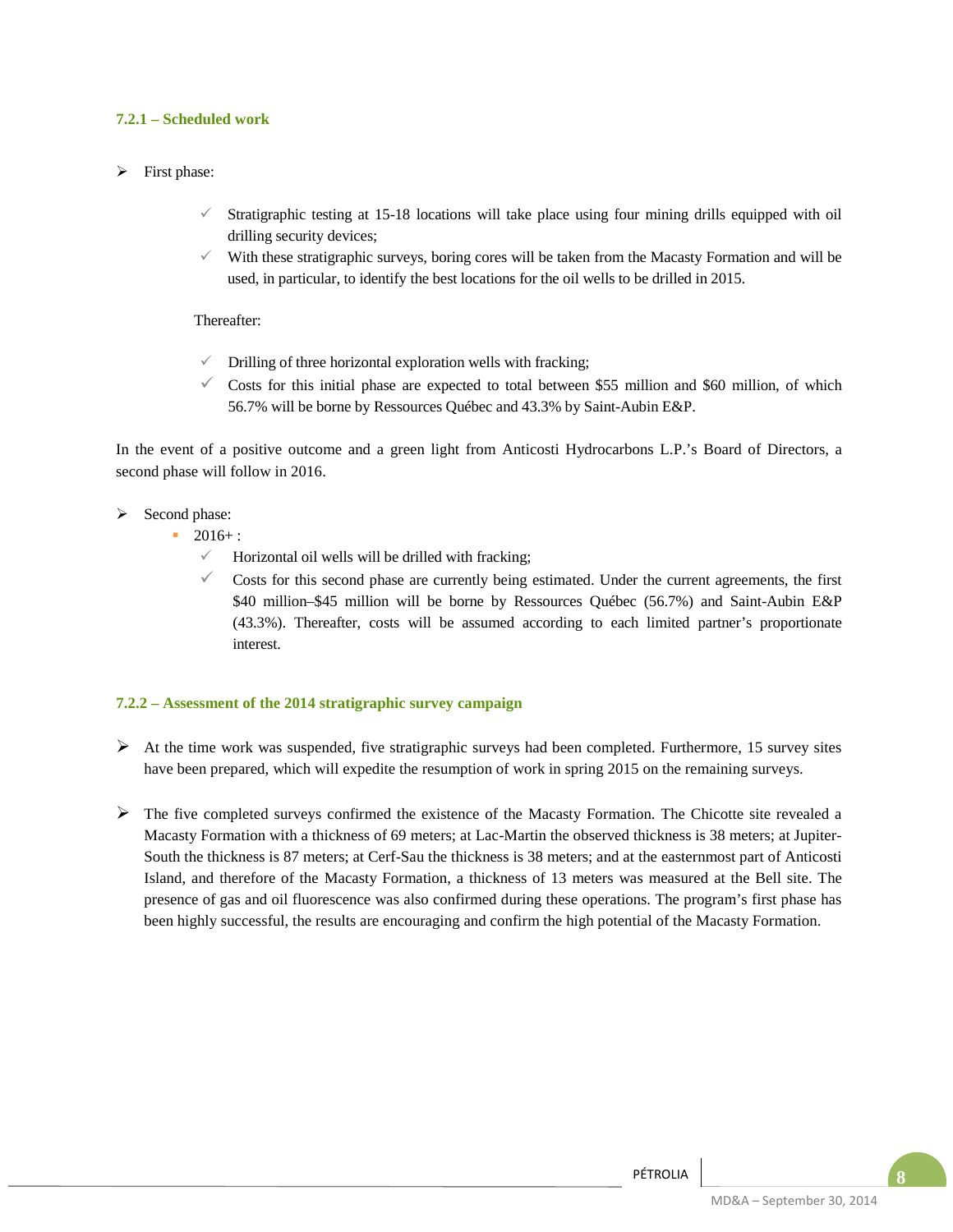#### **7.2.3 – Assessment of social acceptability**

- $\triangleright$  Pétrolia Anticosti inc. aims to integrate community concerns throughout the survey period to improve the project's social acceptability, particularly by:
	- Setting up a community round table;
	- Serving as a resource member on the newly created citizen committee, the "Centre de vigilance et d'information sur les enjeux pétroliers à Anticosti";
	- Maximizing the local direct economic benefits.

#### **Legislative developments**

 $\triangleright$  On June 26, 2014, the Superior Court of Québec issued a judgment approving a settlement between the parties in connection with the motion brought by the Centre québécois du droit à l'environnement ("CQDE"). The judgment pertained to the issue of the stratigraphic surveys to be carried out on Anticosti Island this summer and allows Anticosti Hydrocarbons L.P. to continue drilling as planned. Since the July 4, 2014 ministerial order from the Ministère de l'Énergie et des Ressources naturelles, made public on July 11, 2014, provides an appropriate framework for stratigraphic surveys on Anticosti Island, the CQDE has discontinued its motion for an interlocutory injunction and confirmed that a settlement had been reached. The settlement with the CQDE only pertains to the stratigraphic surveys on Anticosti Island (June 30, 2014 press release).

#### **7.3 Bourque Project**

- $\triangleright$  The Bourque project is located in a non-urbanized area, about 30 km east of the town of Murdochville.
- $\triangleright$  When the Bourque 1 and Bourque 2 wells were drilled in 2012, samples of wet natural gas (containing up to 20% natural gas liquids and condensates) were taken from the Forillon Formation. The presence of gas liquids and condensates adds significant commercial value to the Bourque discovery. The discovery of this type of deposit adds value to Pétrolia's licences in the Gaspé peninsula where similar geological conditions exist and are conducive to new discoveries.
- $\triangleright$  The drilling of Bourque 1 and 2 wells and the 3D seismic interpretation revealed four geological prospects in the Forillon Formation for which Sproule Associates Limited provided an estimate of the resources initially in place. Based on information available on March 31, 2013, Sproule estimated the undiscovered gas volume initially in place at over 1 Tcf (one trillion or one thousand billion cubic feet).
- $\triangleright$  Pétrolia developed a work program to confirm a portion of the resources in place and determine the potentially recoverable volumes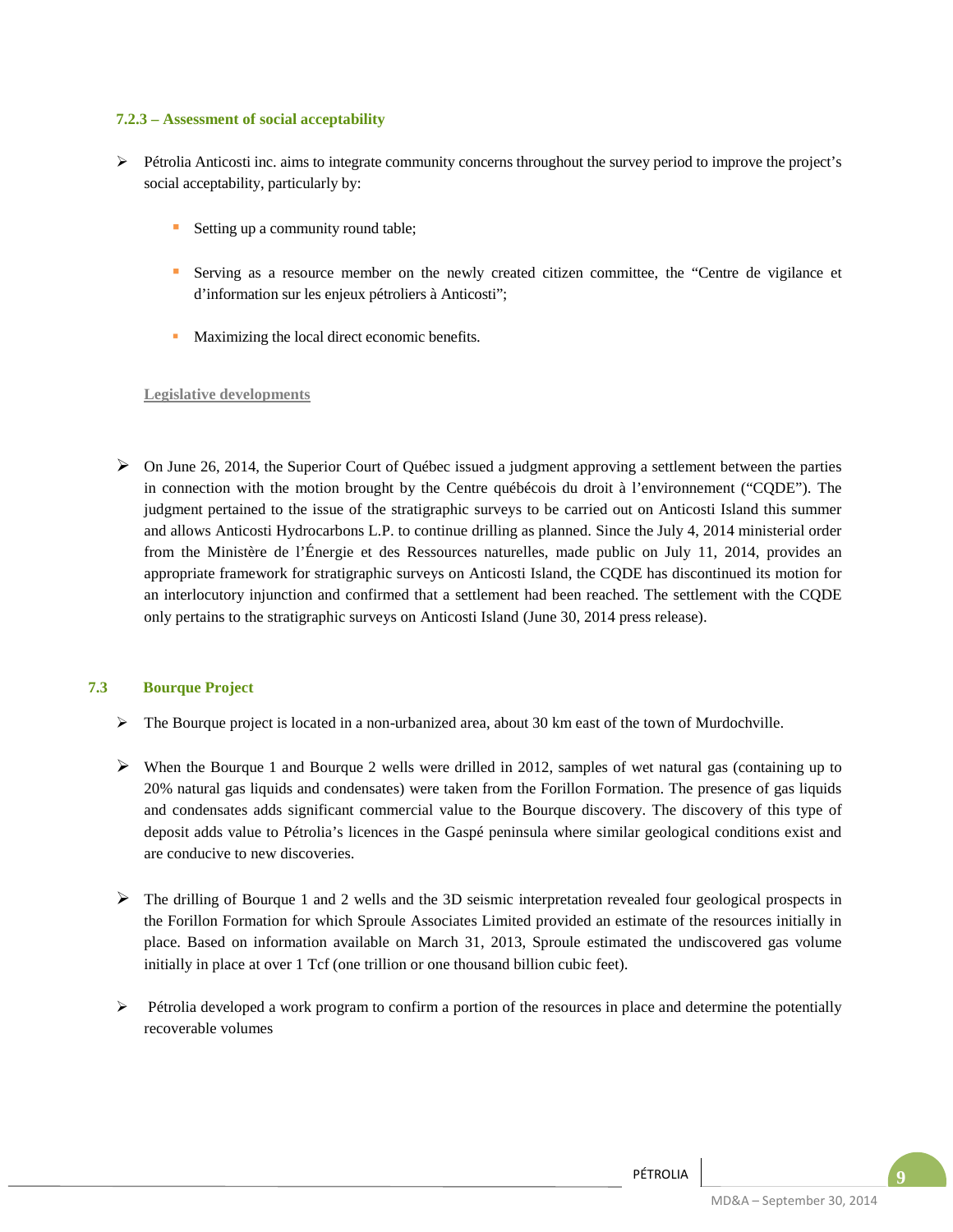$\triangleright$  Pétrolia is currently studying the best way to finance this work program and is searching for a partner for that purpose. Pétrolia is currently in discussions with several partners, both potential clients and business partners, to develop this natural gas. The next steps for Bourque consist in carrying out production tests, drilling a third well and applying for a production lease. Also, Pétrolia has entered into a partnership with TUGLIQ to develop this property.

#### **7.4 Other properties**

**Matapédia**

- $\triangleright$  In July 2013, Pétrolia and Saint-Aubin Énergie S.A.S. acquired two blocks totalling 13 licences from Gastem in the Baie-des-Chaleurs and Matapédia areas. These licences cover an area of over 1,800 km<sup>2</sup>. Each company holds a 50% interest in the licences.
- $\triangleright$  In fall 2013, the partners carried out a stratigraphic survey to evaluate the potential of a known anticlinal structure in the Casault Lake area of Matapédia Regional County Municipality. Drilling reached a depth of 1,416 metres and found indicators of natural gas in the Silurian sandstone. The results of analyses, coupled with the petrophysical assessment, indicate the presence of a low-porosity sandstone, probably airtight, containing natural gas. The two companies have pooled their expertise to put together an exploration program for these areas.

**Other** 

 $\triangleright$  Pétrolia is reviewing all of its data on its other properties in the Gaspé peninsula to identify areas with similar characteristics to those found in the Bourque project. The Company is currently developing a work program for all of its properties.

#### **8. COMPANY EXPERTISE**

- $\triangleright$  Pétrolia has a dynamic, motivated team, with highly skilled technical personnel, making the Company an industry leader in hydrocarbon exploration in Québec.
- All Company worksites employ industry best practices. As a result, every effort is made to reduce environmental and social risk as much as possible. On that front, an emergency measures plan tailored to the reality of each region is prepared to prevent and react effectively to emergency situations.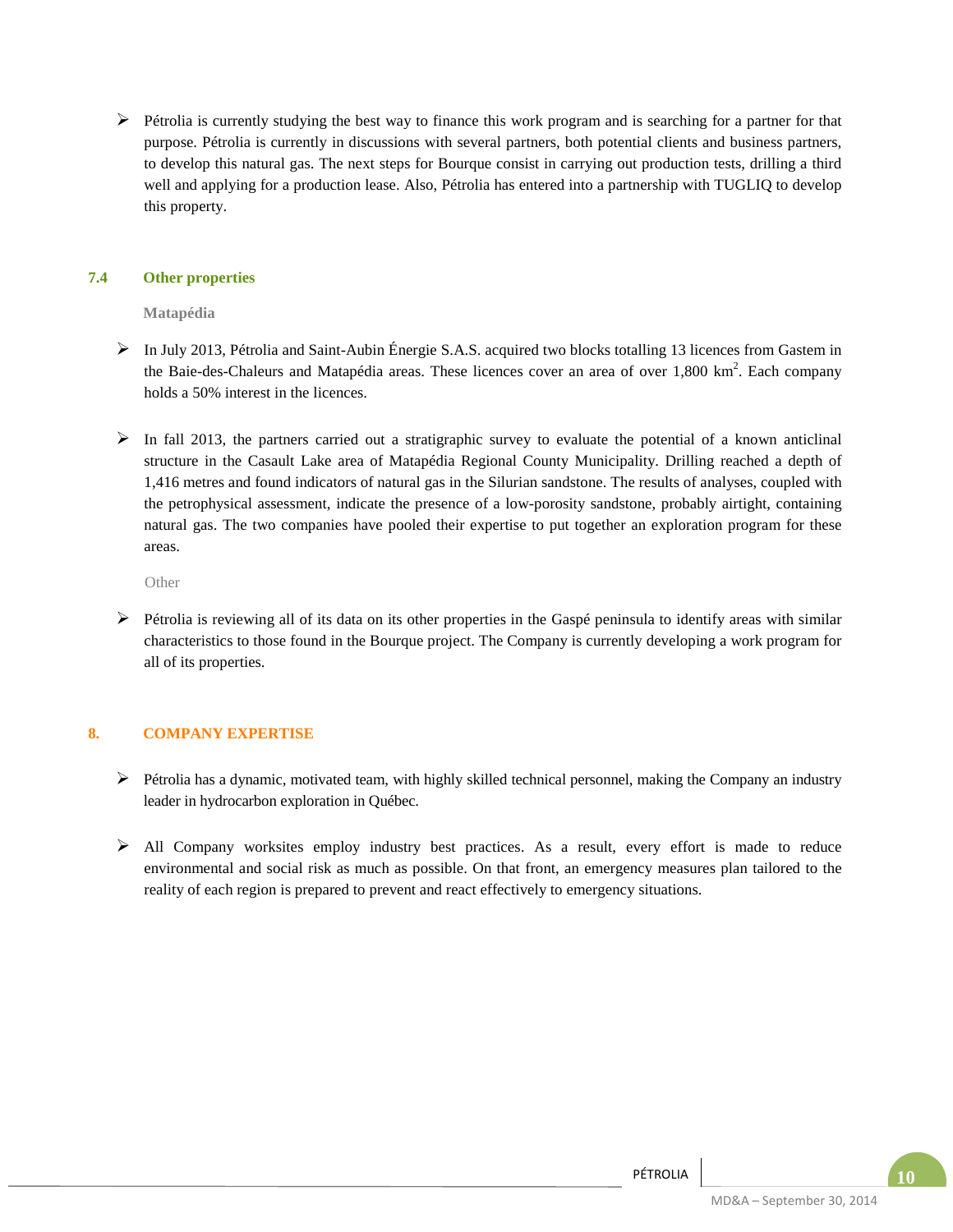# **MANAGEMENT'S ANALYSIS**

## **OF FINANCIAL INFORMATION**

#### **OPERATING RESULTS AND CASH POSITION**

Revenues for the three-month period ended September 30, 2014 consisted of \$12,047 in interest income from short-term investments, compared with \$14,788 for the quarter ended September 30, 2013, and \$92,316 in project management revenues, compared with \$3,247, year over year. The growth in project management revenues stemmed from the launch of operations on Anticosti Island.

As at September 30, 2014, the Company had \$6,043,712 in cash and cash equivalents, including \$2,702,243 held for exploration purposes, and \$5,344,369 in positive working capital.

The Company recognized a loss of \$298,900 for the third quarter of fiscal 2014, compared with a loss of \$1,205,542 for the three-month period ended September 30, 2013

Management considers that those funds might prove insufficient to meet the Company's obligations and anticipated expenses through to December 31, 2015. Any shortfall could be met in a number of ways in future, including but not limited to the issuance of new debt or equity instruments, additional cost-cutting measures or the introduction of new partners.

#### **ANALYSIS OF OPERATING AND ADMINISTRATIVE EXPENSES**

Operating and administrative expenses declined by \$966,509, owing primarily to professional services, promotional expenses and expenses related to the president and chief executive officer succession plan.

The main differences in the operating and administrative expenses were as follows:

- Professional services: costs related to professional services for the third quarter totalled  $$68,823$  (\$180,120 in 2013).
- $\triangleright$  Salaries and employee benefits: an amount of \$333,000 was recognized as an expense related to the president and chief executive officer succession plan.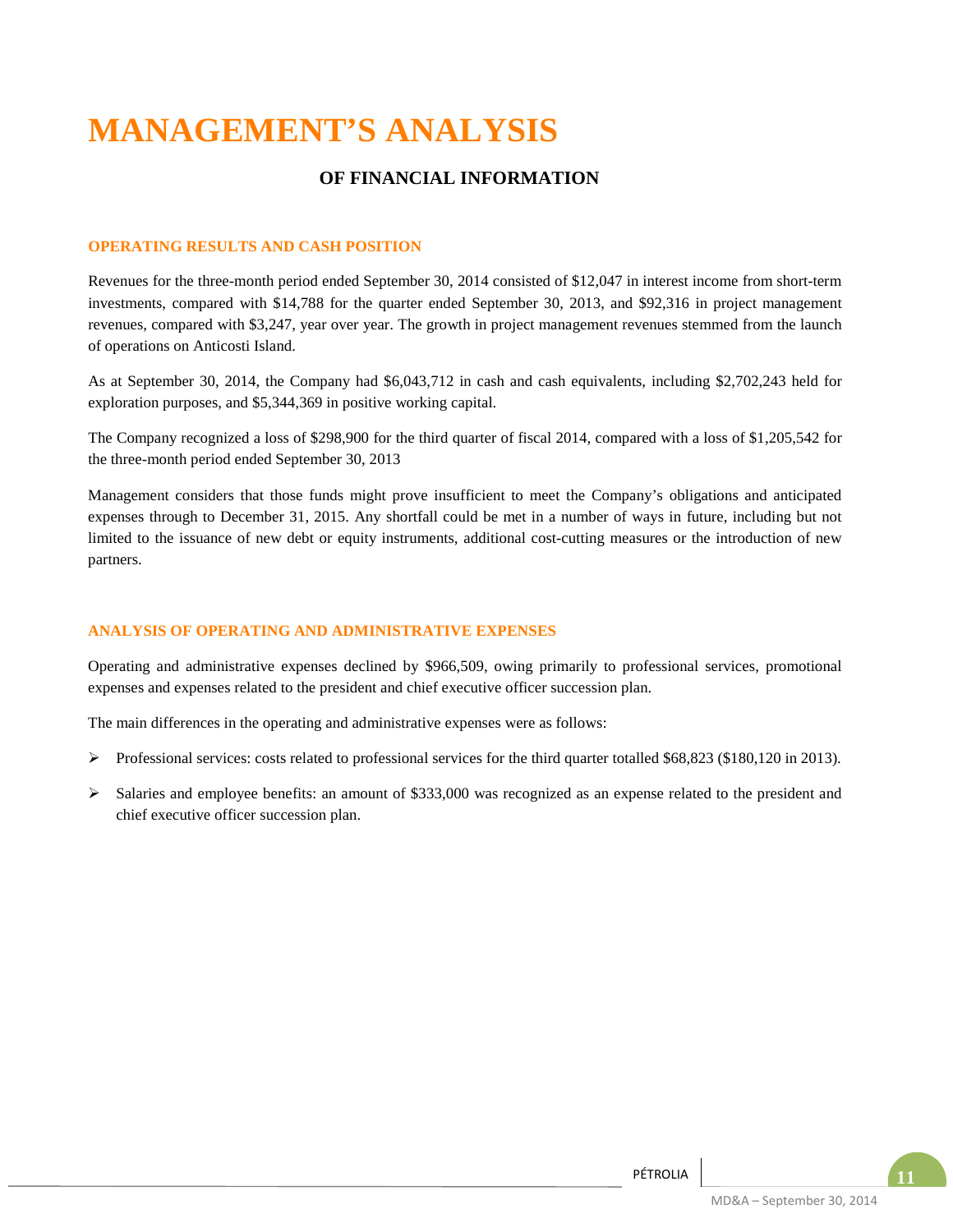#### **SUMMARY OF QUARTERLY RESULTS**

The information for the summary of quarterly results is based on International Financial Reporting Standards ("IFRS").

|                                                    |                        | 2014       |                    | 2013                  |                        |            |  |
|----------------------------------------------------|------------------------|------------|--------------------|-----------------------|------------------------|------------|--|
|                                                    | <b>September</b><br>\$ | June<br>\$ | <b>March</b><br>\$ | <b>December</b><br>\$ | <b>September</b><br>\$ | June<br>\$ |  |
| Revenues<br>(including financial income)           | 107,406                | 50,346     | 192.453            | 32,516                | 21,029                 | 34,682     |  |
| Net income (loss)<br>Net earnings (loss) per share | (298,900)              | (975, 907) | 19, 197, 441       | (2,139,356)           | (1,205,541)            | (500, 545) |  |
| <b>Basic</b>                                       | (0.004)                | (0.013)    | 0.283              | (0.031)               | (0.014)                | (0.007)    |  |
| Diluted                                            | (0.004)                | (0.013)    | 0.281              | (0.031)               | (0.014)                | (0.007)    |  |

Revenues consist primarily of interest income, rental income and project management revenues for each quarter. Operating and administrative expenses are relatively stable from quarter to quarter. The main changes in quarterly income (loss) resulted from the following:

| $2013 - May$       | Recognition of share-based payment of \$94,500;  |
|--------------------|--------------------------------------------------|
| $2013 - August$    | Recognition of share-based payment of \$52,265;  |
| $2013$ – September | Recognition of share-based payment of \$280,000; |
| $2013 - December$  | Recognition of share-based payment of \$485,586; |
| $2014 - May$       | Recognition of share-based payment of \$148,843. |

#### **RELATED PARTY TRANSACTIONS**

The Company's related parties include other related parties and key management personnel, as described below.

Unless otherwise indicated, none of the transactions involve special terms or conditions and no guarantees were given or received. Outstanding balances are usually settled in cash.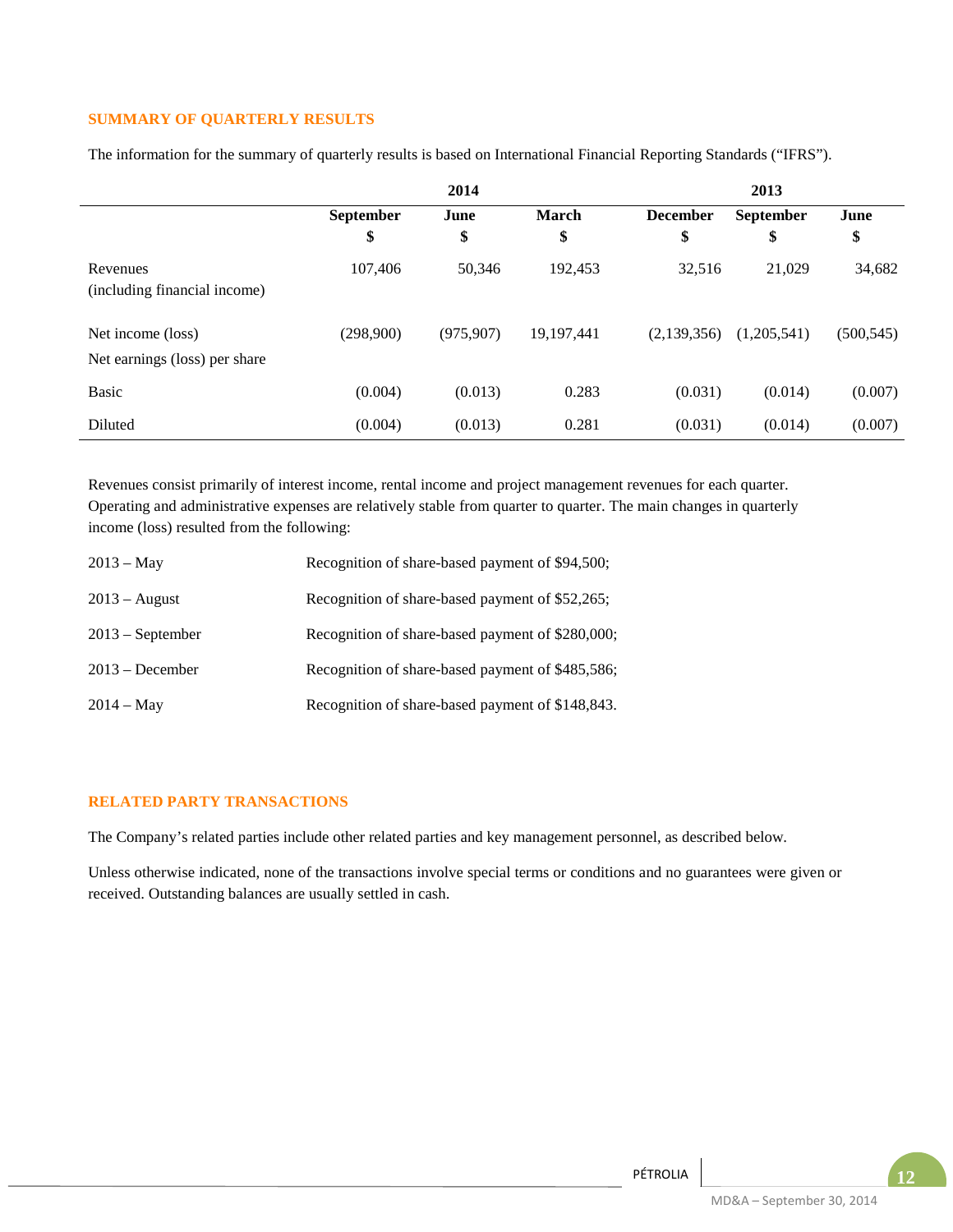#### **Transactions with key management personnel**

#### **For the nine-month period ended**

|                                    | September 30,<br>2014 | September 30,<br>2013 |  |
|------------------------------------|-----------------------|-----------------------|--|
|                                    | \$                    | \$                    |  |
| Short-term employee benefits       |                       |                       |  |
| Salaries and employee benefits     | 809,734               | 784,776               |  |
| Director fees                      | 93,700                | 75,850                |  |
| Total short-term employee benefits | 903,434               | 860,626               |  |
| Fees                               | 249,750               | 56,250                |  |
| Share-based compensation           | 192,715               |                       |  |
| Total compensation                 | 1,345,899             | 916,876               |  |

During the 2014 reporting period, key management personnel exercised nil options (400,000 in 2013) granted under the stock option plan.

#### **Related companies and other parties**

Transactions were carried out:

|                                                               | For the nine-month period ended |                             |
|---------------------------------------------------------------|---------------------------------|-----------------------------|
|                                                               | September 30,<br>2014<br>\$     | September 30,<br>2013<br>\$ |
| With a company in which a director is a majority shareholder: |                                 |                             |
| Comprehensive income (loss)                                   |                                 |                             |
| Other expenses                                                | 22,500                          | 2,500                       |

These transactions took place in the normal course of business and were measured at their exchange value, which is the consideration established and accepted by related parties.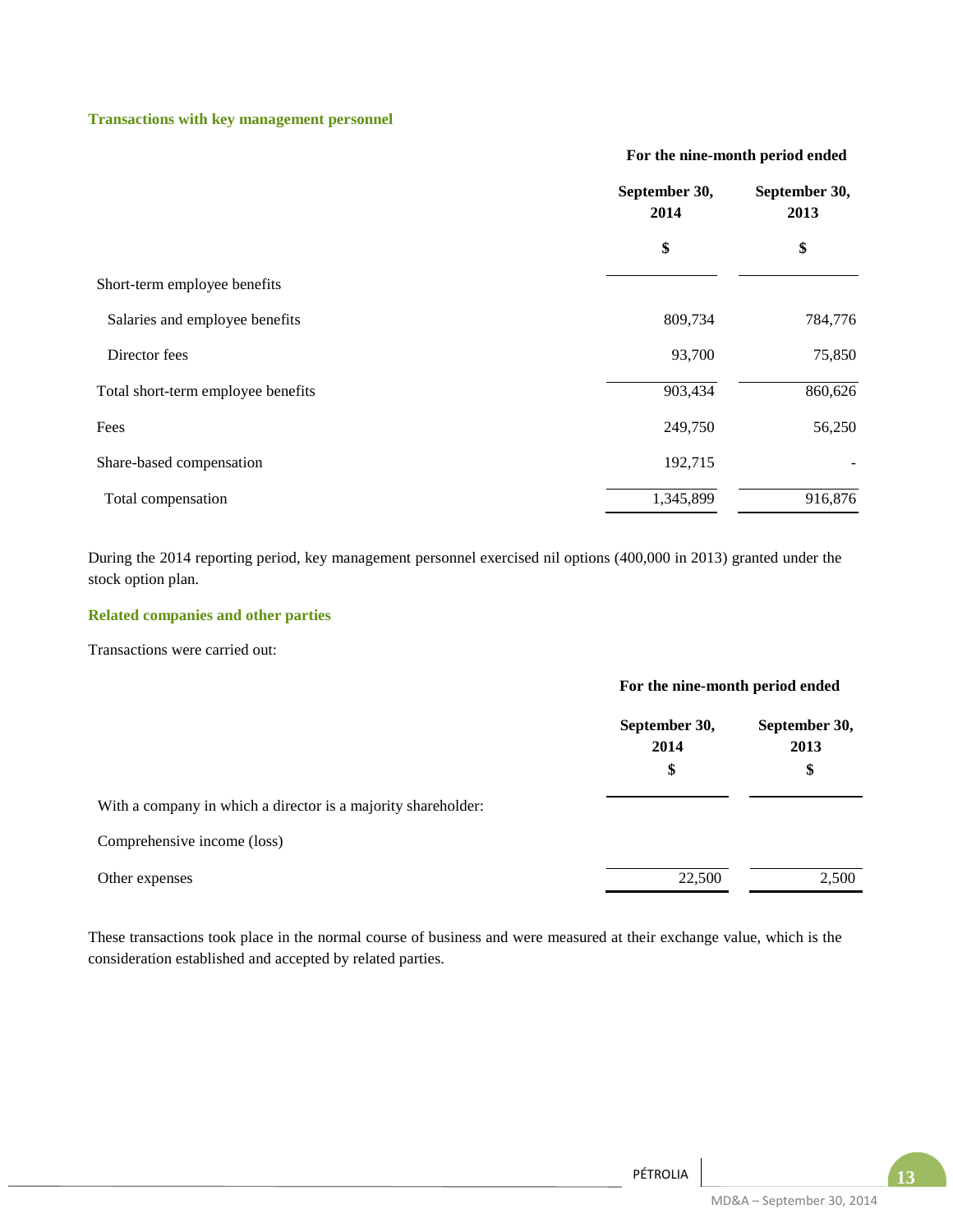#### **FINANCIAL INSTRUMENT DISCLOSURE**

#### **Risk management policy**

The Company's financial assets and liabilities expose it to various risks. The following analysis provides an assessment of those risks as at the statement of financial position date.

**Credit risk**

The financial instruments that give rise to potential credit risk exposure for the Company consist primarily of cash and cash equivalents, accounts receivable and investments. The Company's cash and cash equivalents are held with or are issued by high-credit quality financial institutions. Accounts receivable consist primarily of amounts due from governments and partners. Therefore, management considers the risk of non-performance of these instruments to be remote.

#### **Liquidity risk**

Liquidity risk is the risk that the Company will not be able to meet its financial obligations as they come due or can do so only at excessive cost. The Company finances its growth by issuing shares, selling interests in some of its oil assets and by obtaining short-term loans. One of management's primary financial goals is to maintain an optimal level of liquidity through the active management of its exploration activities. All of the Company's financial liabilities have a current maturity.

#### **Market risk**

Market risk is the risk that the fair value or future cash flows of a financial instrument will fluctuate because of changes in market conditions. Market risk comprises three types of risk: currency risk, interest rate risk and other price risk. The Company is exposed to one of those risks, namely interest rate risk.

#### **Interest rate risk**

The Company is exposed to interest rate risk on its fixed- and variable-rate financial instruments. Fixed-rate financial instruments expose the Company to fair value risk, whereas variable-rate instruments expose it to cash flow risk.

A 1% change in the base rate would have little impact on the fair value of the Company's investments due to their nature and would result in a \$21,922 increase or decrease in net financial debt costs.

#### **Fair value**

The fair value of investments is measured as follows:

Guaranteed investment certificates: cost represents fair value due to their recent issuance.

Money market funds: cost represents fair value due to their short-term maturities.

As regards the loan, the carrying amount approximates fair value due to the variable interest rate on the debt.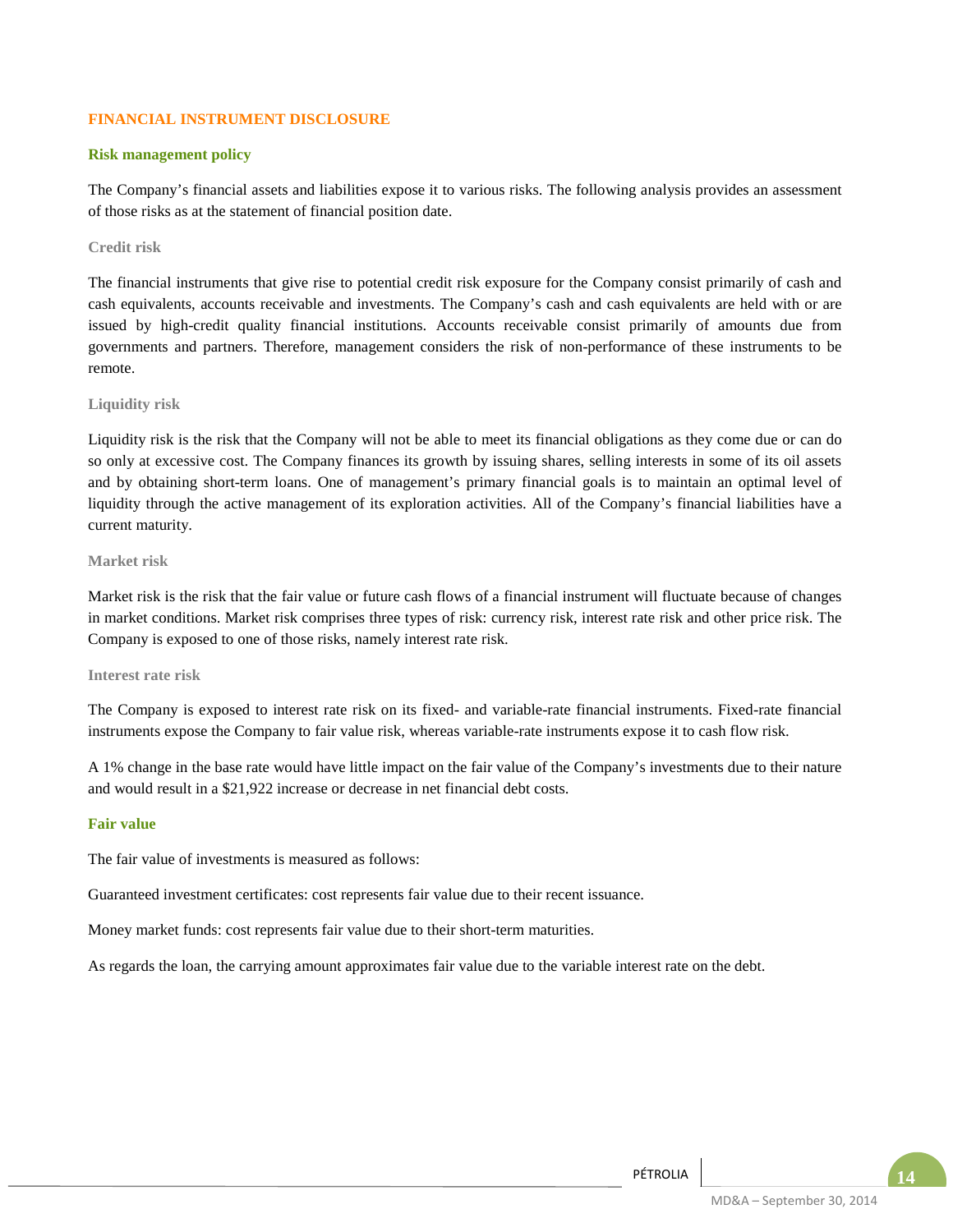#### *Fair value hierarchy*

Financial instruments measured at fair value in the statement of financial position are classified using a fair value hierarchy that reflects the significance of the inputs used in making the measurements.

The fair value hierarchy has the following levels:

Level 1 – Quoted prices (unadjusted) in active markets for identical assets or liabilities: cash is categorized within this level.

Level 2 – Inputs other than quoted prices included within level 1 that are observable for the asset or liability, either directly (i.e. as prices) or indirectly (i.e. derived from prices): cash equivalents, investments, and loans and borrowings are categorized within this level.

Level 3 – Valuation techniques for which any significant input for the asset or liability is not based on observable market data (unobservable inputs).

Determination of fair value and the resulting hierarchy requires the use of observable market data whenever available. The classification of a financial instrument in the hierarchy is based upon the lowest level of input that is significant to the measurement of fair value.

There were no transfers between Level 1 and Lever 2 fair value measurements during the period.

#### **Judgments, estimates and assumptions**

For a complete description of the judgments, estimates and assumptions made by management in the preparation of its annual financial statements, see Note 4 to the annual financial statements.

#### **Future changes in accounting policies**

On January 1, 2014, the Company retrospectively adopted IFRIC 21, *Levies*, which clarifies the timing of accounting for a liability for outflow of resources that is imposed by governments in accordance with legislation, based on the activity that triggers the payment. The adoption of this interpretation did not have a material impact on the consolidated financial statements.

For a complete description of future changes in accounting policies, see Note 2 to the annual financial statements as at December 31, 2013.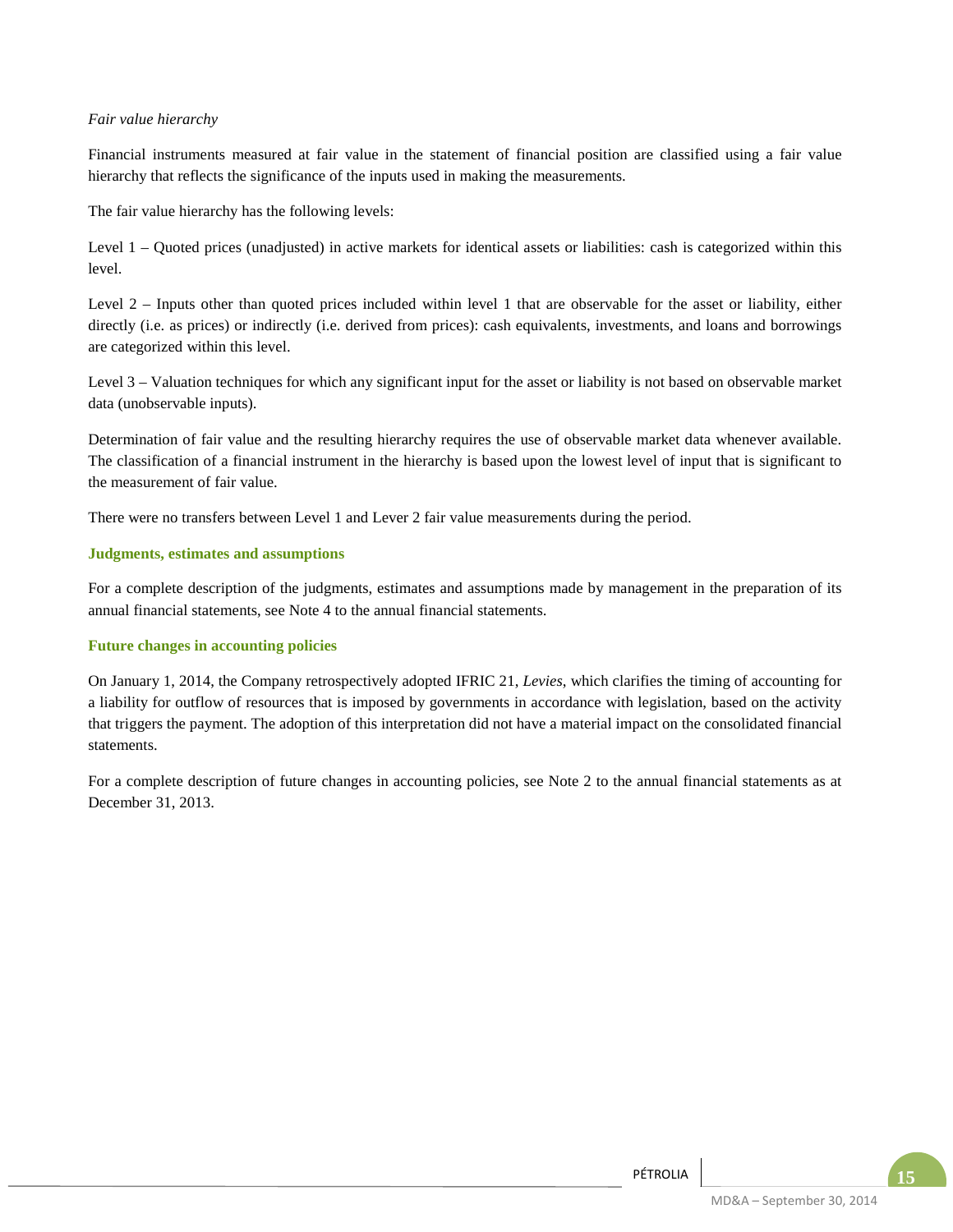#### **Capital management**

For a complete description of the Company's capital management policy, see Note 18 to the annual financial statements as at December 31, 2013.

#### **Other information**

#### **(a) Supplemental documents**

Certain supplemental documents, including prior MD&As and press releases, are available online at **www.sedar.com**  or on Pétrolia's website at **www.petrolia-inc.com**.

#### **(b) Regulation 51-102 Section 5.2**

Exploration expenses for the nine-month period ended September 30, 2014 are detailed as follows:

|                                      | Geology                  | Geophysics     | Completion<br>and drilling | Analysis       | Fracking                 | General<br>expenses | Options                  | Provision                | <b>Site</b><br>maintenance | <b>Total</b> |
|--------------------------------------|--------------------------|----------------|----------------------------|----------------|--------------------------|---------------------|--------------------------|--------------------------|----------------------------|--------------|
|                                      | \$                       | \$             | \$                         | \$             | \$                       | \$                  | \$                       | \$                       | \$                         | \$           |
| Anticosti                            | 73,720                   | 7,500          | 9,133                      | 26,341         | $\overline{\phantom{a}}$ | (9,366,511)         |                          |                          | $\overline{\phantom{a}}$   | (9,249,813)  |
| Gastonguay                           | 365                      | ٠              |                            | ٠              | ٠                        | 278                 | ٠                        |                          | ٠                          | 643          |
| Gaspésia<br>Marcel-Tremblay<br>Edgar | 1,225                    |                |                            |                |                          | 941                 |                          |                          | ٠                          | 2,166        |
| Gaspé                                | 25,029                   | 8,250          | 260                        | 150            | $\overline{a}$           | 73,669              |                          | ٠                        | 600                        | 107,958      |
| Bourque                              | 6,628                    | 9,150          | 23,686                     | 1,200          | $\overline{\phantom{a}}$ | 78,144              | ٠                        | $\overline{\phantom{a}}$ | $\overline{\phantom{a}}$   | 118,808      |
| Haldimand                            | 8.635                    | ٠              | 160,121                    | 2,440          | $\overline{\phantom{a}}$ | 326,398             | $\overline{\phantom{a}}$ | ۰                        | 37,069                     | 534,663      |
| Tar Point                            | 290                      | $\overline{a}$ |                            | ٠              | $\overline{\phantom{a}}$ | 18,144              |                          | ٠                        | $\overline{\phantom{a}}$   | 18,434       |
| Dalhousie                            | $\overline{\phantom{a}}$ | ٠              |                            | ٠              | ٠                        |                     |                          |                          | $\overline{\phantom{a}}$   |              |
| Matapédia                            | 715                      | 1,200          | 28,388                     | $\overline{a}$ | $\sim$                   | 10,817              | ۰.                       | ۰                        | ٠                          | 41,120       |
|                                      | 116,607                  | 26,100         | 221,588                    | 30,135         | $\blacksquare$           | (8,858,120)         | $\overline{\phantom{a}}$ | $\blacksquare$           | 37,669                     | (8,426,021)  |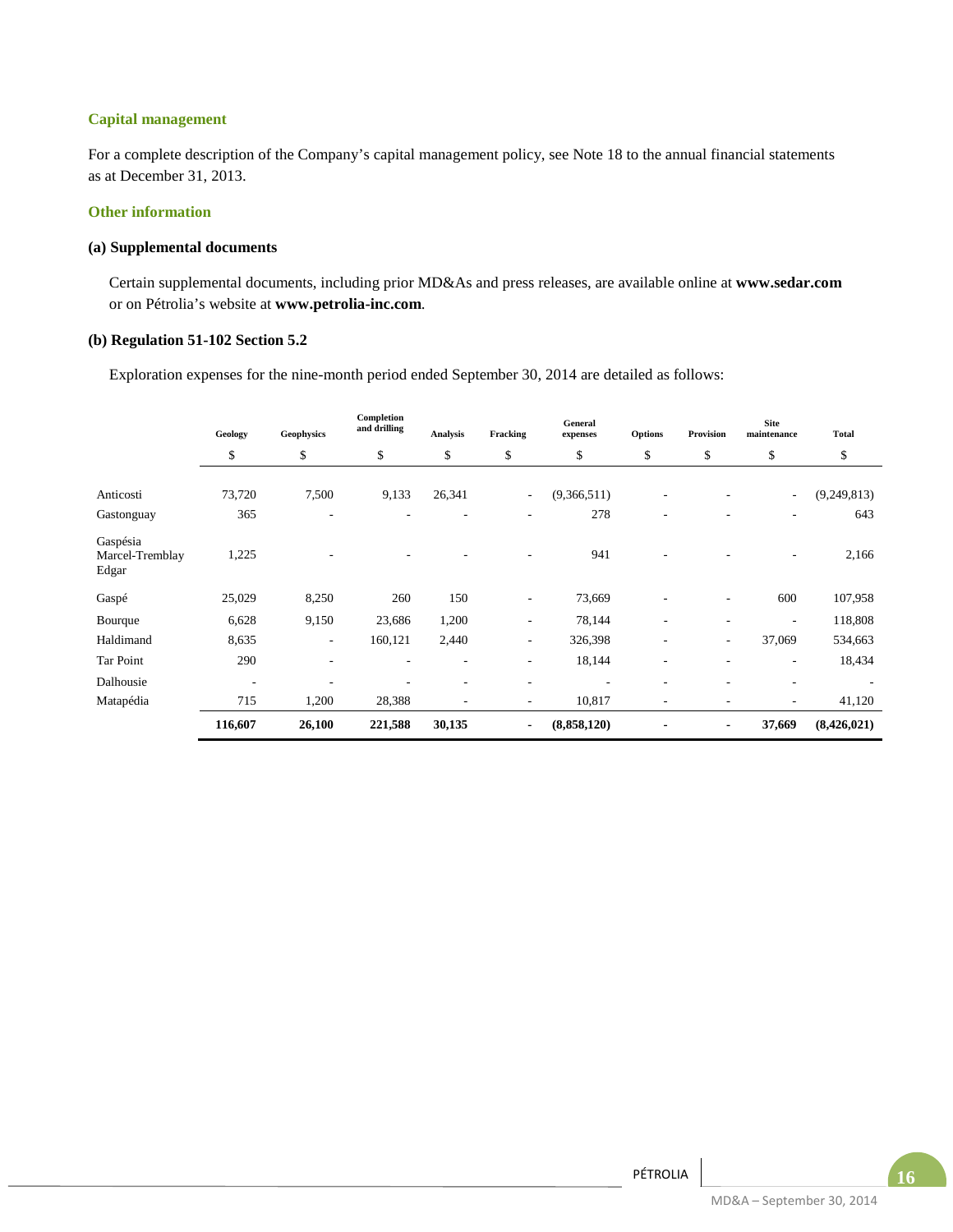|                                      | Geology | <b>Geophysics</b> | <b>Completion and</b><br>drilling | Analysis | Fracturing | General<br>expenses | <b>Options</b> | Provision | <b>Site</b><br>maintena<br>nce | <b>Total</b> |
|--------------------------------------|---------|-------------------|-----------------------------------|----------|------------|---------------------|----------------|-----------|--------------------------------|--------------|
|                                      | \$      | \$                | \$                                | \$       | \$         | \$                  | \$             | \$        | \$                             | \$           |
| Anticosti                            | 114,977 | 42,080            | 381,465                           | 85,065   |            | 83,599              | (8, 825)       |           | 220                            | 698,581      |
| Gastonguay                           | 206     |                   |                                   |          |            |                     | (10)           |           |                                | 196          |
| Gaspésia<br>Marcel-Tremblay<br>Edgar | 4,571   | 5,840             |                                   | 1,400    |            | 3,807               | (1,693)        |           |                                | 13,925       |
| Gaspé                                | 26,540  | 9,280             | 752                               | 13,231   |            | 56,683              | (1, 582)       |           |                                | 101,904      |
| Bourque                              | 50,218  | 13,256            | 1,948,883                         | 8,460    | 400        | 23,423              | (756)          | 291,612   |                                | 1,335,496    |
| Haldimand                            | 95,908  | 520               | 1,939,891                         | 950      | (1,587)    | 8,968               | (15, 448)      |           | 62,257                         | 2,091,459    |
| Tar Point                            |         |                   |                                   |          |            | 3,724               | (2,184)        |           |                                | 1,540        |
| Dalhousie                            | 300     |                   |                                   |          |            |                     | (271)          |           |                                | 29           |
| Matapédia                            |         |                   | 369,315                           |          |            |                     |                |           |                                | 369,315      |
|                                      | 292,720 | 70,976            | 4,640,306                         | 109,106  | (1,187)    | 177,204             | (30,769)       | 291,612   | 62,477                         | 5,612,445    |

Exploration expenses for the nine-month period ended September 30, 2013 are detailed as follows:

#### **(c) Regulation 51-102 Section 5.3**

*Information regarding shares issued, stock options and warrants as at November 26, 2014:*

**Common shares:** 77,616,695 shares are issued and outstanding.

**Stock options outstanding:** The stock options granted to directors, members of senior management, employees and service providers are as follows:

- 90,000 options exercisable at a price of \$0.89 per share until February 25, 2015;
- 647,500 options exercisable at a price of \$0.50 per share until December 8, 2015;
- 75,000 options exercisable at a price of \$1.31 per share until February 25, 2016;
- 500,000 options exercisable at a price of \$1.69 per share until May 18, 2016;
- 1,080,000 options exercisable at a price of \$1.52 per share until December 4, 2016;
- 75,000 options exercisable at a price of \$1.51 per share until February 22, 2017;
- 2,170,000 options exercisable at a price of \$1.02 per share until December 10, 2017;
- 150,000 options exercisable at a price of \$1.14 per share until February 28, 2018;
- 250,000 options exercisable at a price of \$0.89 per share until August 21, 2018;
- 400,000 options exercisable at a price of \$0.98 per share until September 14, 2018;
- 650,000 options exercisable at a price of \$0.67 per share until December 5, 2018;
- 405,000 options exercisable at a price of \$0.67 per share until May 28, 2019;